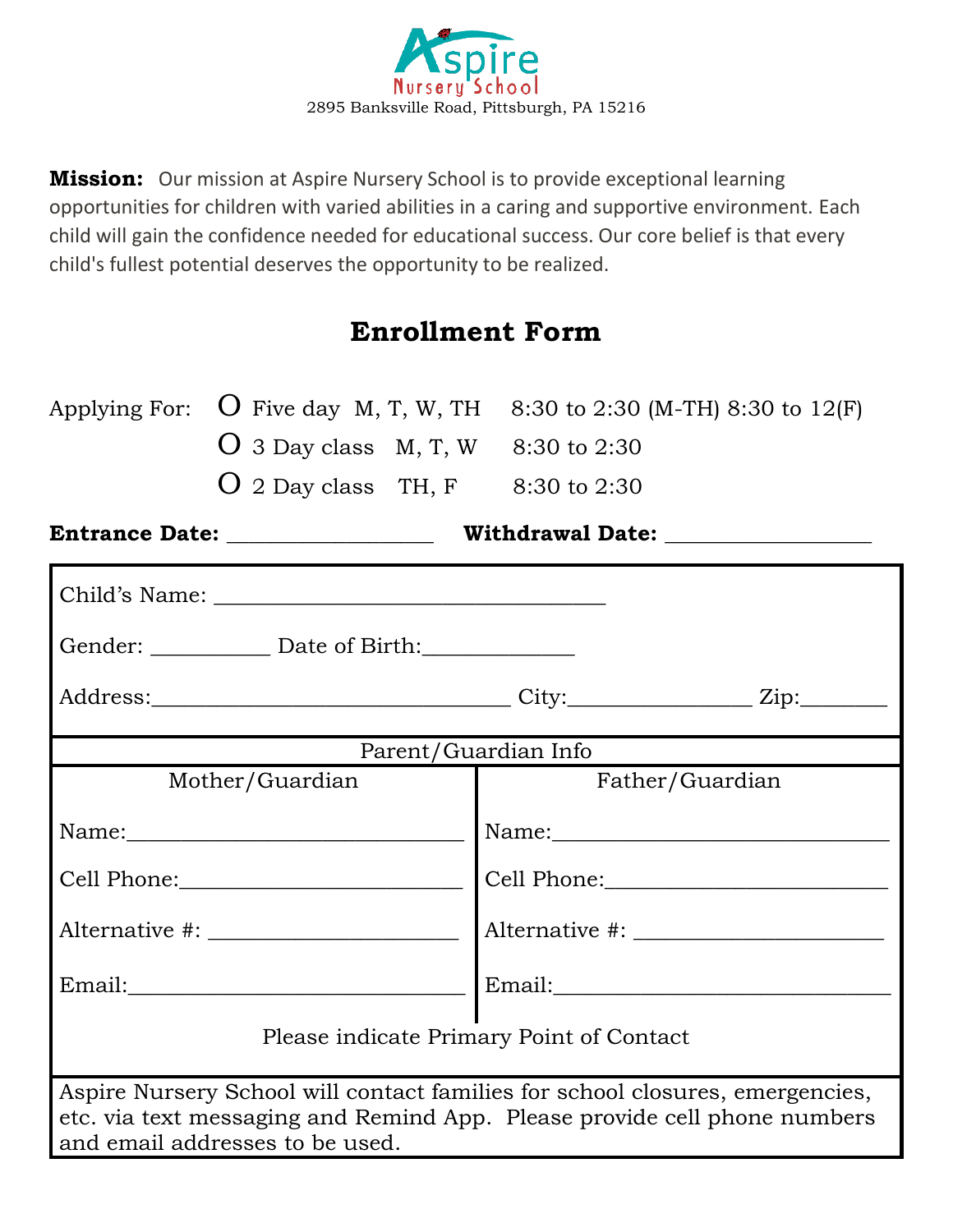

| Aspire Nursery School will contact families for school closures, emergencies, |                                                 |  |  |
|-------------------------------------------------------------------------------|-------------------------------------------------|--|--|
| etc. via text messaging and Remind App. Please provide cell phone numbers     |                                                 |  |  |
| and email addresses to be used.                                               |                                                 |  |  |
|                                                                               |                                                 |  |  |
|                                                                               |                                                 |  |  |
|                                                                               |                                                 |  |  |
| Please indicate an alternative contact if                                     | Please indicate an alternative contact if       |  |  |
| primary contact(s) cannot be reached.                                         | primary contact(s) cannot be reached.           |  |  |
| <b>Emergency Contact #1</b>                                                   | <b>Emergency Contact #2</b>                     |  |  |
|                                                                               |                                                 |  |  |
|                                                                               |                                                 |  |  |
|                                                                               |                                                 |  |  |
|                                                                               |                                                 |  |  |
|                                                                               | Phone: Cell:                                    |  |  |
|                                                                               |                                                 |  |  |
| Phone: Cell:                                                                  |                                                 |  |  |
|                                                                               |                                                 |  |  |
| Alternate Pick Up #1                                                          | Alternate Pick Up #2                            |  |  |
|                                                                               |                                                 |  |  |
|                                                                               |                                                 |  |  |
|                                                                               |                                                 |  |  |
|                                                                               |                                                 |  |  |
|                                                                               |                                                 |  |  |
|                                                                               |                                                 |  |  |
| Relationship:                                                                 | Phone: Cell: Cell:                              |  |  |
|                                                                               | _ Please initial here to indicate that your     |  |  |
|                                                                               | child may be released to this person.           |  |  |
| Cell:<br>Phone:                                                               | Please initial here to indicate that you        |  |  |
|                                                                               | understand that your child will not be released |  |  |
| Please initial here to indicate that                                          | to this individual without photo identification |  |  |
| your child may be released to this person.                                    | presented to Aspire Nursery School staff.       |  |  |
| Please initial here to indicate that                                          |                                                 |  |  |
| you understand that your child will not be                                    |                                                 |  |  |
|                                                                               |                                                 |  |  |
| released to this individual without photo                                     |                                                 |  |  |
| identification presented to Aspire Nursery<br>School staff.                   |                                                 |  |  |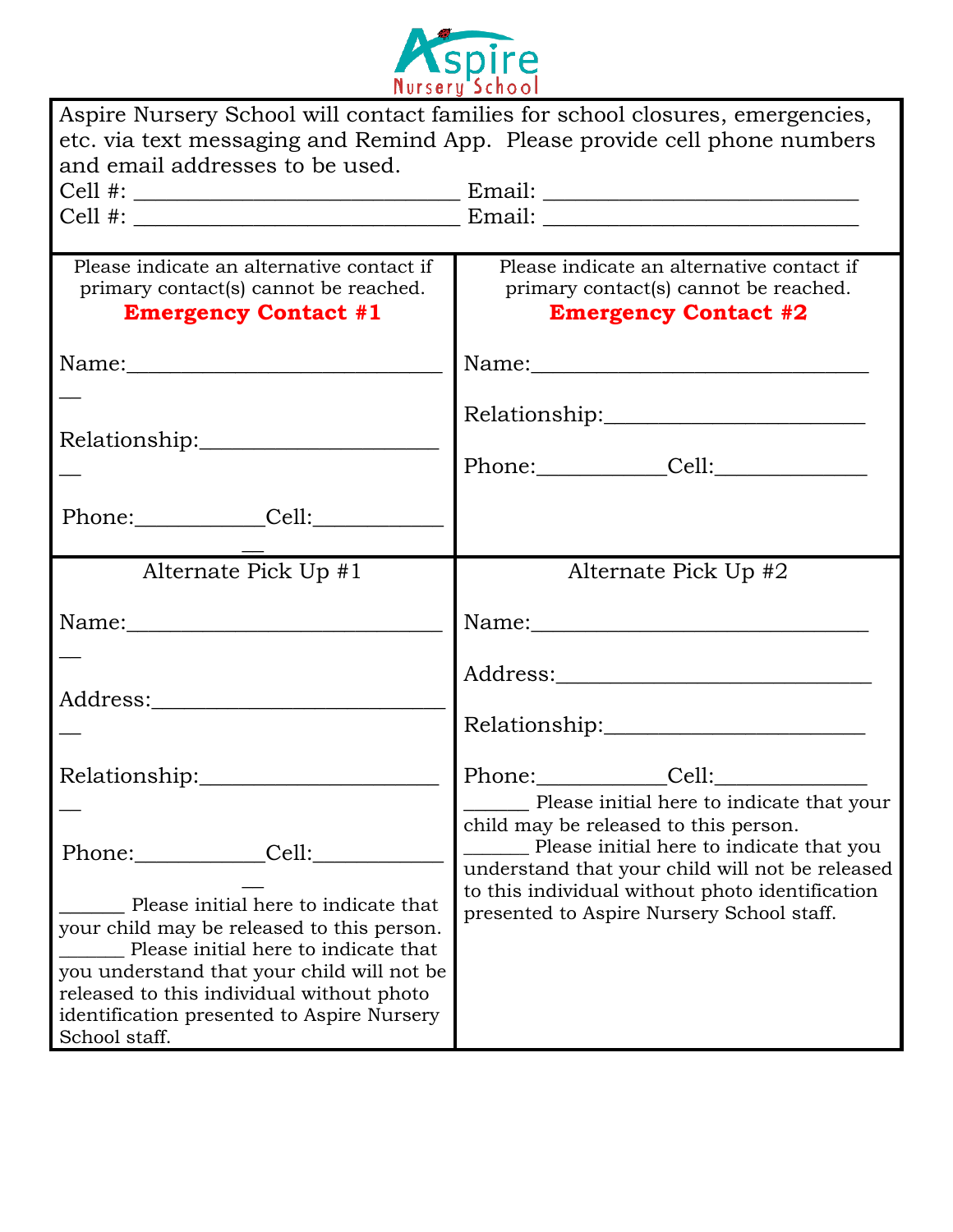

| <b>Health Information:</b>                                                                                                                                                                            |  |  |
|-------------------------------------------------------------------------------------------------------------------------------------------------------------------------------------------------------|--|--|
| Physician's Name: Phone: Phone:                                                                                                                                                                       |  |  |
|                                                                                                                                                                                                       |  |  |
|                                                                                                                                                                                                       |  |  |
| Medical Conditions:                                                                                                                                                                                   |  |  |
|                                                                                                                                                                                                       |  |  |
| Eating:<br>Is your child on any special diet?                                                                                                                                                         |  |  |
| Does your child have any food allergies?                                                                                                                                                              |  |  |
| Please choose:<br>() My child may eat the snacks provided by the Nursery School<br>() My child may <b>NOT</b> eat the snacks provide by the Nursery School. I will<br>supply his/her snacks each day. |  |  |
| Toileting:<br>Is your child independent with using the restroom? () Yes () No                                                                                                                         |  |  |
| How does your child communicate that they need to use the restroom?                                                                                                                                   |  |  |
| Does your child need regular reminders to use the restroom? () Yes () No                                                                                                                              |  |  |
| Does your child wear pull-ups? () Yes () No Please note that you must supply.                                                                                                                         |  |  |
| Development:<br>Do you have any concerns about your child's development? () Yes () No<br>() Hearing () Vision () Language () Gross Motor () Fine Motor                                                |  |  |
| Are there any accommodations that need to be made?                                                                                                                                                    |  |  |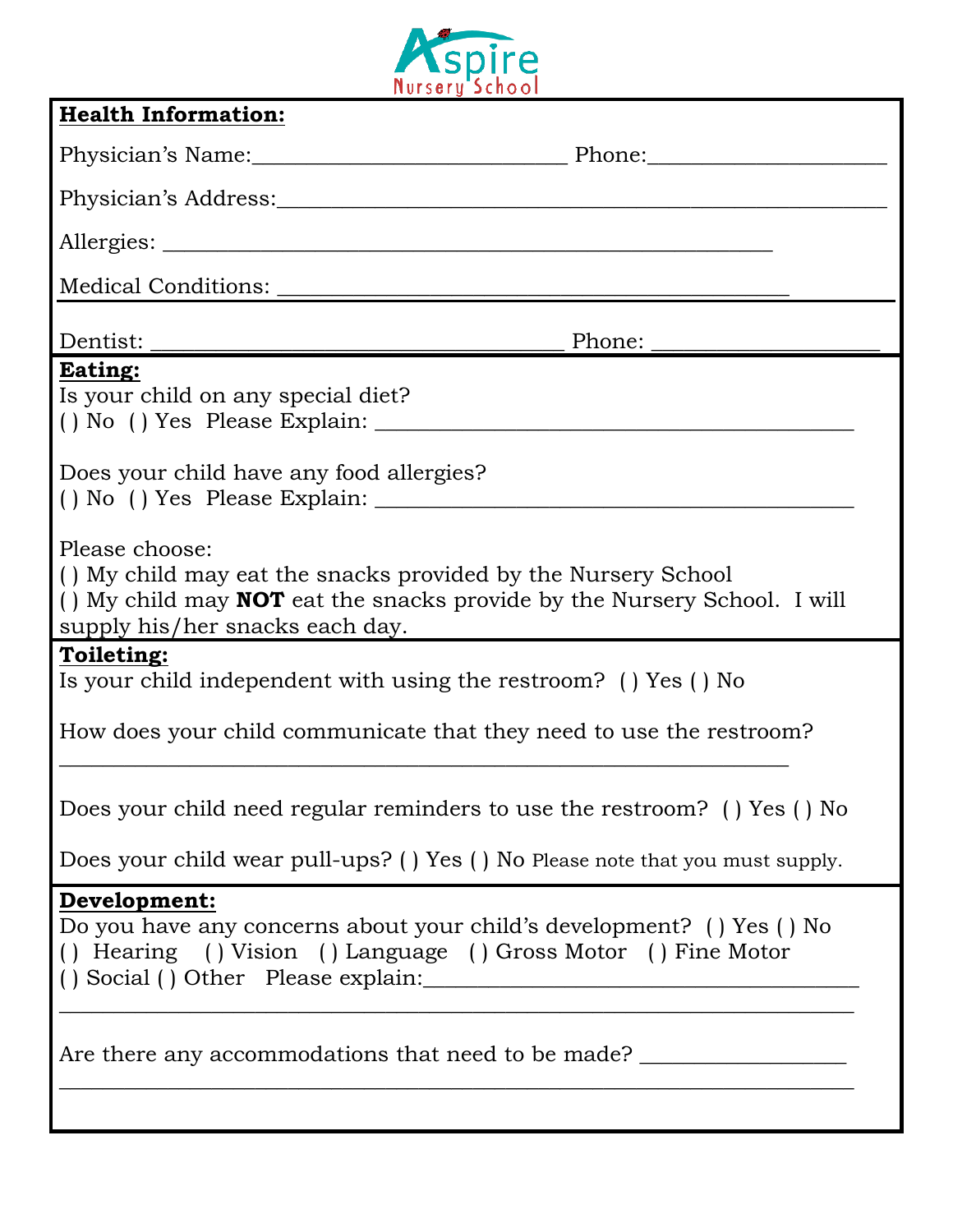

### **Communication:**

| How does your child communicate wants and needs?          |  |
|-----------------------------------------------------------|--|
| () words () gestures () sign language () Device () Other: |  |

Do you have concerns for your child's communication skills? ( ) Yes ( ) No Please explain:

What is your child's primary spoken language?

What other languages spoken in the home?

# **Social and Emotional Development:**

```
Is your child comfortable in group settings? ( ) No ( ) Yes 
Comments:
```
Is there anything we should know about your child's play with other children?  $( )$  No  $( )$  Yes Comments:

Does your child participate in regular routines when at home?  $( )$  No  $( )$  Yes Comments:

### **About me:**

Does your child have siblings? \_\_\_\_\_\_\_\_\_\_\_\_\_\_\_\_\_\_\_\_\_\_\_\_\_\_\_\_\_\_\_\_\_\_\_\_\_\_\_\_\_

Does your child have any pets? \_\_\_\_\_\_\_\_\_\_\_\_\_\_\_\_\_\_\_\_\_\_\_\_\_\_\_\_\_\_\_\_\_\_\_\_\_\_\_\_

My child's favorite toys: \_\_\_\_\_\_\_\_\_\_\_\_\_\_\_\_\_\_\_\_\_\_\_\_\_\_\_\_\_\_\_\_\_\_\_\_\_\_\_\_\_\_\_\_\_\_\_

My child's favorite book: \_\_\_\_\_\_\_\_\_\_\_\_\_\_\_\_\_\_\_\_\_\_\_\_\_\_\_\_\_\_\_\_\_\_\_\_\_\_\_\_\_\_\_\_\_\_

My child's favorite movie:

Strategies that help soothe my child:

Additional information that you would like to share with us about your child: \_\_\_\_\_\_\_\_\_\_\_\_\_\_\_\_\_\_\_\_\_\_\_\_\_\_\_\_\_\_\_\_\_\_\_\_\_\_\_\_\_\_\_\_\_\_\_\_\_\_\_\_\_\_\_\_\_\_\_\_\_\_\_\_\_\_\_\_\_\_\_\_\_\_\_

### **Special Accommodations**

Does your child have an IEP or an IFSP? ( ) Yes ( ) No If yes Please explain

Does Your child have any Medical or Educational Diagnosis? ( ) Yes ( ) No If yes Please explain

\_\_\_\_\_\_\_\_\_\_\_\_\_\_\_\_\_\_\_\_\_\_\_\_\_\_\_\_\_\_\_\_\_\_\_\_\_\_\_\_\_\_\_\_\_\_\_\_\_\_\_\_\_\_\_\_\_\_\_\_\_\_\_\_\_\_\_\_\_\_\_\_\_\_\_\_ \_\_\_\_\_\_\_\_\_\_\_\_\_\_\_\_\_\_\_\_\_\_\_\_\_\_\_\_\_\_\_\_\_\_\_\_\_\_\_\_\_\_\_\_\_\_\_\_\_\_\_\_\_\_\_\_\_\_\_\_\_\_\_\_\_\_\_\_\_\_\_\_\_\_\_\_

\_\_\_\_\_\_\_\_\_\_\_\_\_\_\_\_\_\_\_\_\_\_\_\_\_\_\_\_\_\_\_\_\_\_\_\_\_\_\_\_\_\_\_\_\_\_\_\_\_\_\_\_\_\_\_\_\_\_\_\_\_\_\_\_\_\_\_\_\_\_\_\_\_\_\_\_ \_\_\_\_\_\_\_\_\_\_\_\_\_\_\_\_\_\_\_\_\_\_\_\_\_\_\_\_\_\_\_\_\_\_\_\_\_\_\_\_\_\_\_\_\_\_\_\_\_\_\_\_\_\_\_\_\_\_\_\_\_\_\_\_\_\_\_\_\_\_\_\_\_\_\_\_

Does your Child Receive any specialized services? ( ) Yes ( ) No ( ) Wrap Around ( ) PT ( ) OT ( ) Speech and Language Therapy Please explain: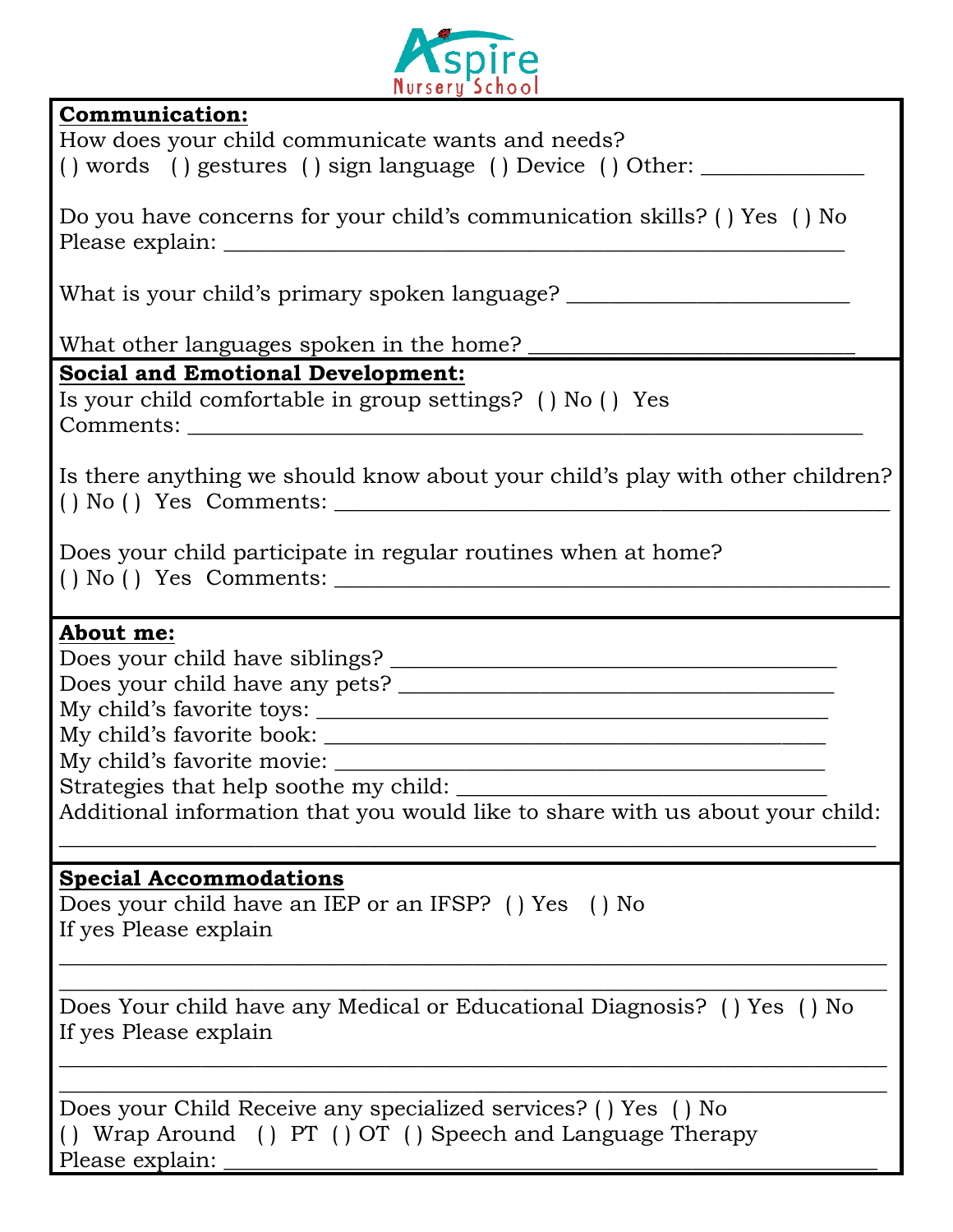

# **Photography Permission**

I, \_\_\_\_\_\_\_\_\_\_\_\_\_\_\_\_\_\_\_\_\_\_\_\_\_\_\_\_\_\_\_\_\_\_ give my preschool provider Aspire Nursery School permission to take and use still photographs or videos of my child \_\_\_\_\_\_\_\_\_\_\_\_\_\_\_\_\_\_\_\_\_\_\_\_\_\_\_\_ in the following ways:

(Please initial the column you select)

| <b>Photo Authorization</b>                 | Grant<br><b>Permission Permission</b> | Decline |
|--------------------------------------------|---------------------------------------|---------|
| Preschool Provider's Photo Book            |                                       |         |
| Craft Projects                             |                                       |         |
| <b>Share With Current Clients</b>          |                                       |         |
| (newsletters, bulletin boards, etc.)       |                                       |         |
| <b>Online: Facility's Business Website</b> |                                       |         |
| <b>Online: Facility's Business</b>         |                                       |         |
| Facebook Page                              |                                       |         |

\_\_\_\_\_\_ I understand that it is my responsibility to update this form if I wish to retract permission in any category listed above.

\_\_\_\_\_\_ I understand that permission is given for the entire period of my child's enrollment unless I update the form.

| Parent's Signature:   |      |
|-----------------------|------|
| Date                  |      |
| Provider's Signature: | Date |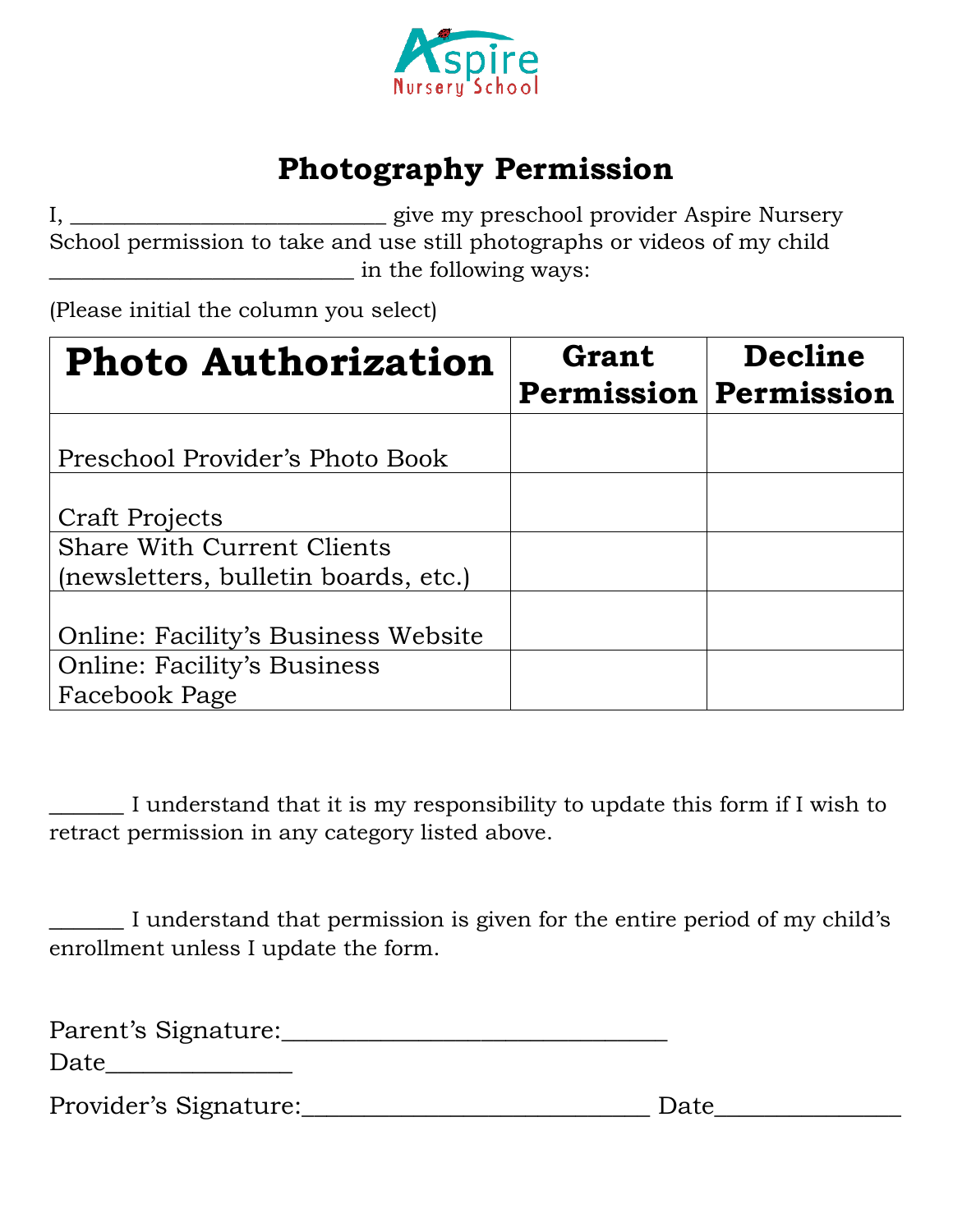

# **EMERGENCY MEDICAL CARE PERMISSION**

| may require immediate medical care when I am unable to be reached, I hereby                                    |  |  |
|----------------------------------------------------------------------------------------------------------------|--|--|
| authorize evaluation and treatment as deemed necessary. I refer my child to                                    |  |  |
|                                                                                                                |  |  |
| shall assume responsibility for payment for all related services.                                              |  |  |
|                                                                                                                |  |  |
|                                                                                                                |  |  |
|                                                                                                                |  |  |
|                                                                                                                |  |  |
|                                                                                                                |  |  |
|                                                                                                                |  |  |
|                                                                                                                |  |  |
| Family Physician: Phone: Phone:                                                                                |  |  |
|                                                                                                                |  |  |
|                                                                                                                |  |  |
| Person(s) able to provide authorizing signature when parent(s) are unable to be<br>reached:                    |  |  |
| • Aspire Nursery School                                                                                        |  |  |
|                                                                                                                |  |  |
| • (Emergency Contact): 2008 2009 2012 2023 2024 2024 2022 2023 2024 2022 2023 2024 2022 2023 2024 2025 2026 20 |  |  |
|                                                                                                                |  |  |
|                                                                                                                |  |  |
|                                                                                                                |  |  |
|                                                                                                                |  |  |
| Mom's Cell: Dad's Cell:                                                                                        |  |  |

AUTHORIZATION IS TO BE LEFT WITH THE RESPONSIBLE ADULT AND PRESENTED TO THE HOSPITAL STAFF AT THE TIME EMERGENCY MEDICAL AND/OR SURGICAL CARE IS REQUIRED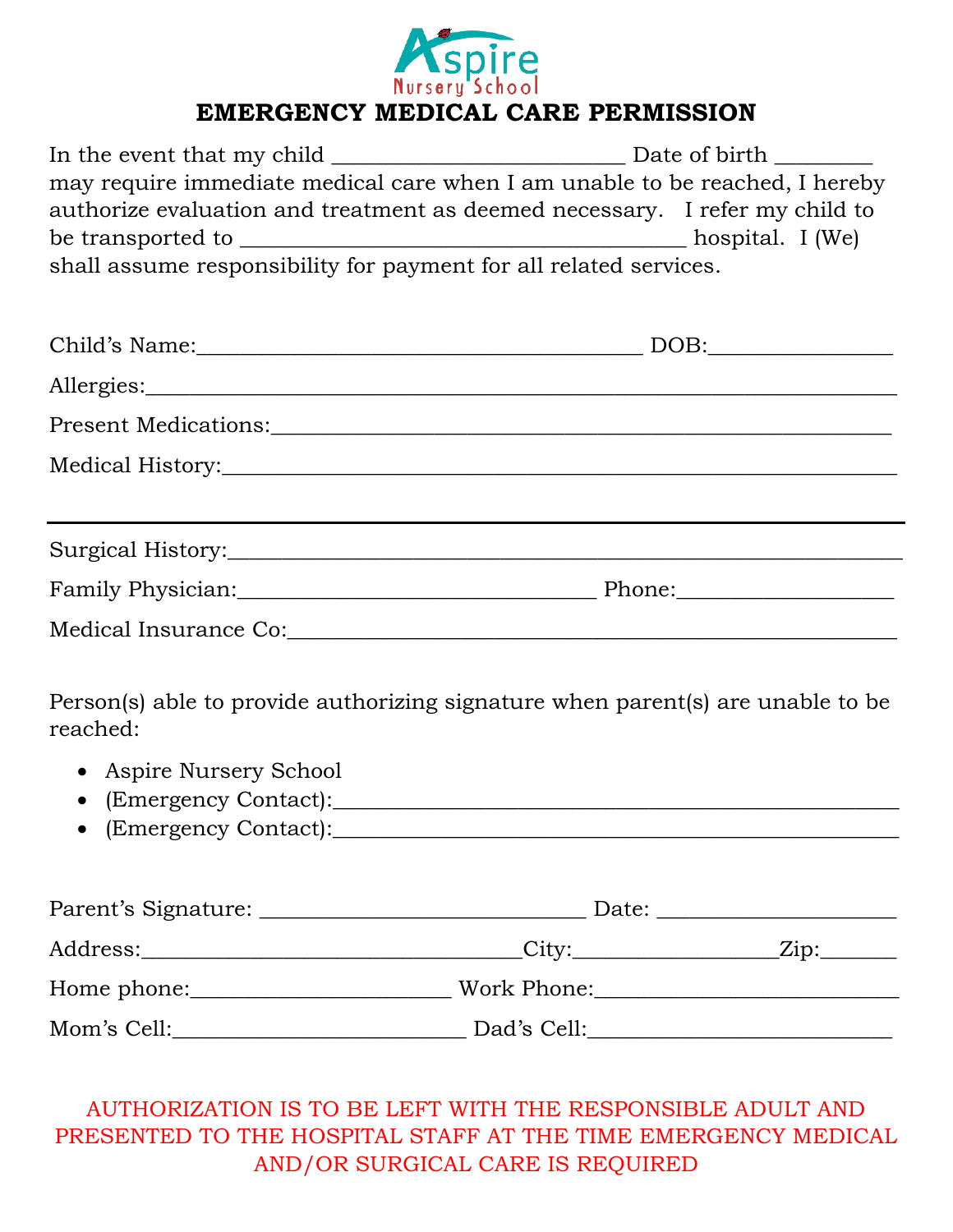

# **Tuition Rates for the 2020 – 2021 School Year**

| Program | Day of the Week | Time                    | <b>Tuition Rate</b>  |
|---------|-----------------|-------------------------|----------------------|
| 5 Day   | M, T, W, Th, F  | $8:30am -$              | $$5850~\text{per}$   |
|         |                 | $2:30 \text{pm}$ (M-Th) | academic year        |
|         |                 | $8:30am - 12pm$         | $(\$650$ per month)  |
|         |                 | (F)                     |                      |
| 3 Day   | M, T, W         | $8:30am -$              | $$3600~\mathrm{per}$ |
|         |                 | 2:30 <sub>pm</sub>      | academic year        |
|         |                 |                         | $(\$400$ per month)  |
| 2 Day   | Th, F           | $8:30am -$              | $$2700~\mathrm{per}$ |
|         |                 | 2:30 <sub>pm</sub>      | academic year        |
|         |                 |                         | \$300 per month)     |

#### REGISTRATION FEES

The registration fee of 50% of first month's payment for Aspire Nursery School is a one-time nonrefundable fee, which will go towards first month's payment. Enrollment is open to any child between the age of 3 years to 5 years without discrimination to gender, race, color, religion or political belief.

#### TUITION PLANS

Tuition payments may be paid at the beginning of each month, quarterly or at the first of each academic school year

Full tuition is deemed payable and due for school closings, a child's illness, family vacations or closing due to emergency conditions.

#### STUDENT WITHDRAWAL

Two weeks' notice is required for withdrawing a child for any reason. Parents should inform the Director of the intended withdrawal in written format. Tuition will not be reimbursed for that current month or payments made in advance that the child is being withdrawn.

Parent Signature\_\_\_\_\_\_\_\_\_\_\_\_\_\_\_\_\_\_\_\_\_\_\_\_\_\_\_\_\_\_\_\_\_\_\_\_\_ Date\_\_\_\_\_\_\_\_\_\_\_\_\_\_\_\_\_\_\_